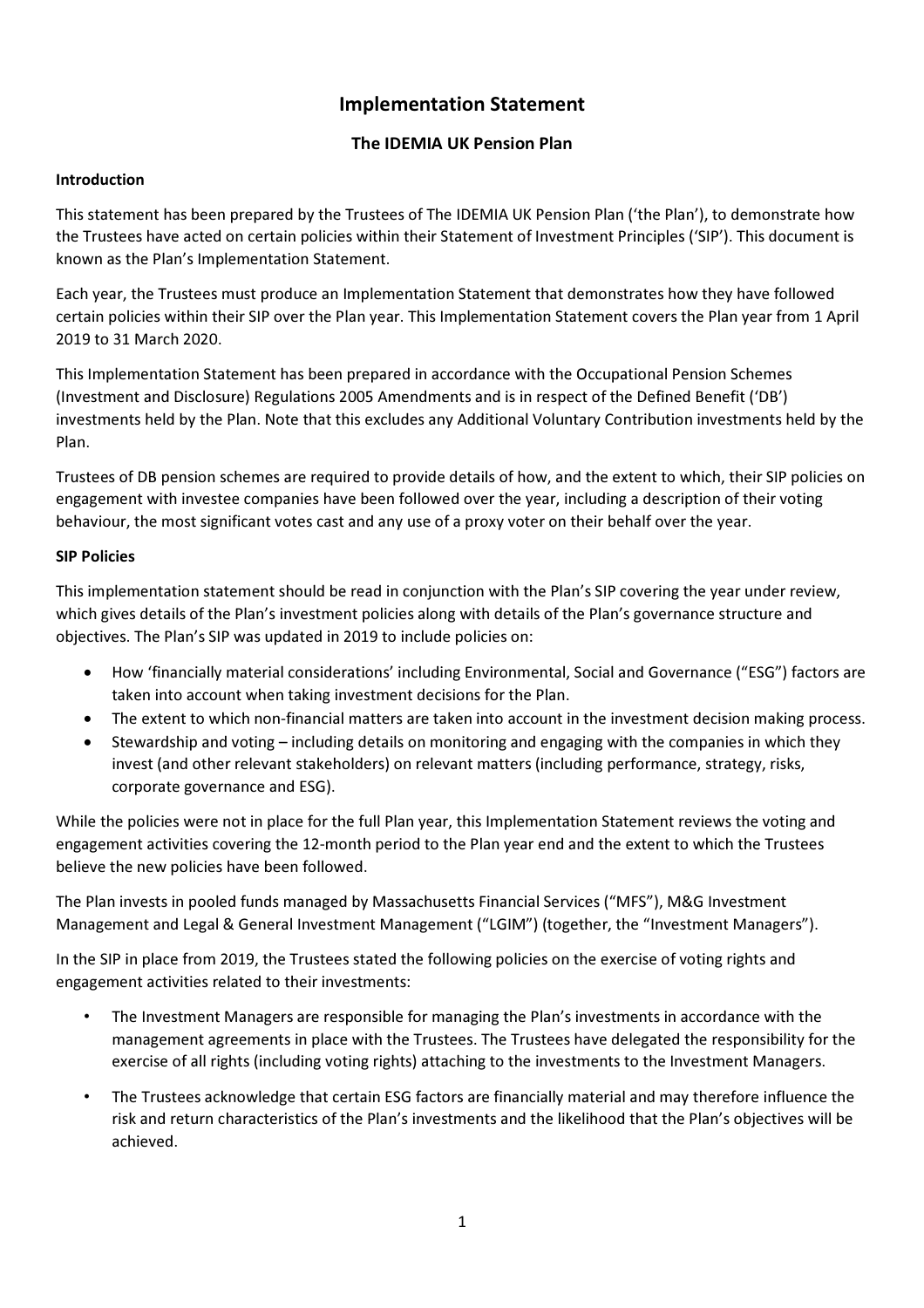#### Description of voting behaviour

The Plan is invested in pooled funds, which means that the responsibility for exercising the voting rights on the shares held by the Plan sits with the Investment Managers. The Trustees have enforced the policies in place by monitoring the engagement and voting activities of the Plan's Investment Managers to ensure they are aligned with the Trustees' policies. The Trustees' voting behaviour over the Plan year is summarised below.

Over the year to 31 March 2020 the Plan held the following pooled fund investments:

- a global equity fund managed by MFS;
- a property fund and bond fund managed by M&G; and
- passive equity and index-linked gilt funds managed by LGIM.

The Plan therefore had company investments which carried voting rights within the equity fund investments with LGIM and MFS.

LGIM manages over £1 trillion in assets and using their resulting influence, in 2019 it focussed its votes on climate change, income equality, diversity, and ESG integration.

The following table shows LGIM's voting summary covering the Plan's investment in the LGIM All-World Equity Fund. The Trustees requested the voting information from LGIM for the 12 month period to 31 March 2020, which is shown below.

| <b>LGIM All-World Equity Fund</b>                                                                          | 1 April - 31<br><b>March 2020</b> |
|------------------------------------------------------------------------------------------------------------|-----------------------------------|
| Number of meetings LGIM was eligible to vote at over the year to<br>31/3/2020                              | 3,712                             |
| Number of resolutions LGIM was eligible to vote on over the year<br>to 31/3/2020                           | 41,452                            |
| Of the eligible resolutions, percentage that LGIM voted on.                                                | 97.4%                             |
| Of the resolutions voted, percentage that LGIM voted with<br>management.                                   | 82.8%                             |
| Of the resolutions voted, percentage that LGIM voted against<br>management.                                | 16.7%                             |
| Of the resolutions voted, percentage where LGIM abstained.                                                 | 0.5%                              |
| Percentage of eligible meetings where LGIM voted at least once<br>against management.                      | 59.6%                             |
| Percentage of voted resolutions where LGIM voted contrary to<br>the recommendation of their proxy adviser. | 9.4%                              |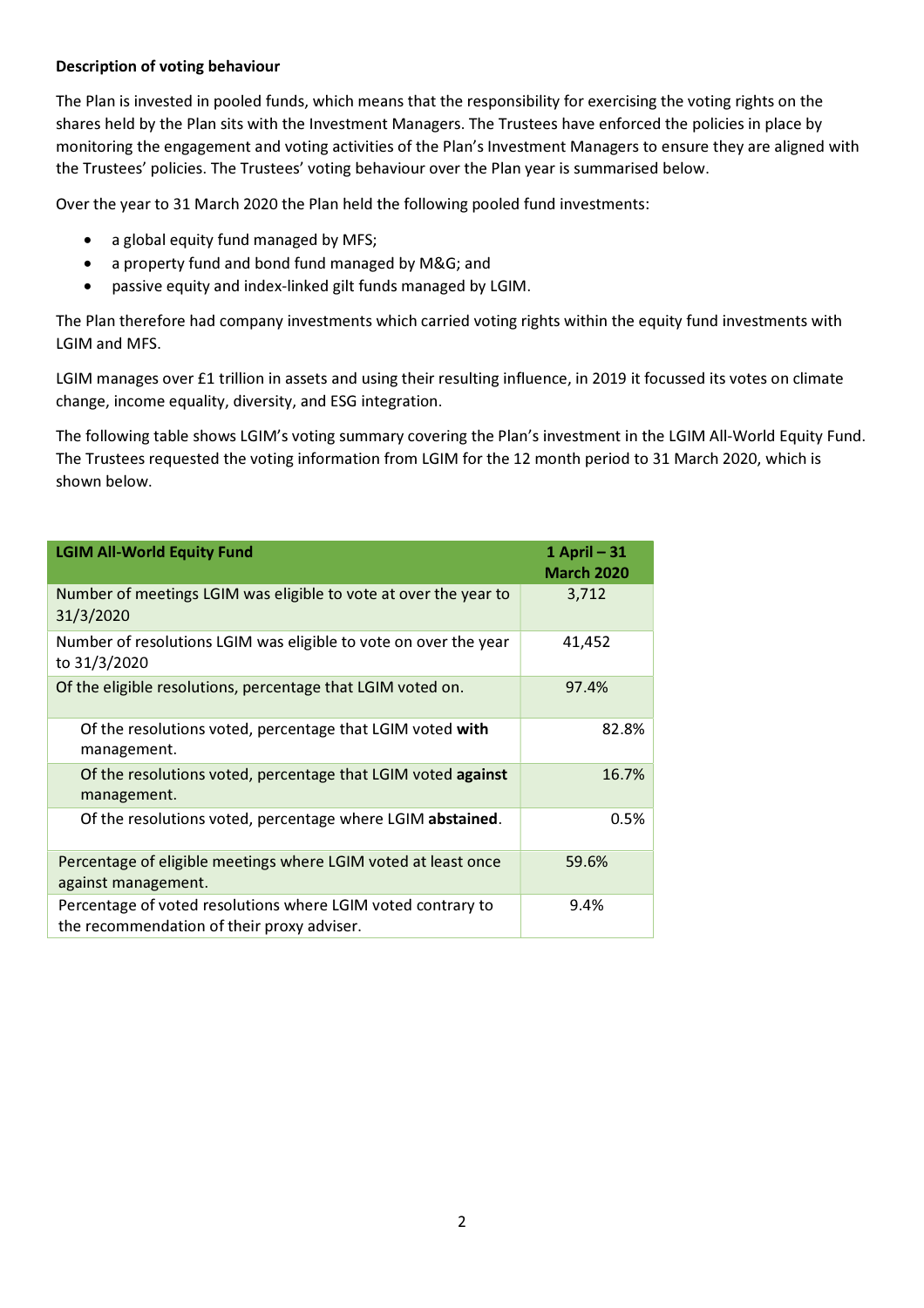The table below shows the voting statistics relating to the MFS Global Equity Fund, which the Trustees held investments in throughout the Plan year. Figures were supplied relating to the period 1 January 2019 to 31 March 2020.

| <b>MFS Global Equity Fund</b>                                                   | 1 January 2019<br>$-31$ March<br>2020 |
|---------------------------------------------------------------------------------|---------------------------------------|
| Number of meetings MFS was eligible to vote at over the year to<br>31/3/2020    | 92                                    |
| Number of resolutions MFS was eligible to vote on over the year<br>to 31/3/2020 | 1,319                                 |
| Of the resolutions voted, percentage that MFS voted with<br>management.         | 94.2%                                 |
| Of the resolutions voted, percentage that MFS voted against<br>management.      | 5.7%                                  |
| Of the resolutions voted, percentage where MFS abstained.                       | 0.1%                                  |

Regarding the Plan's property investment managed by M&G, this fund does not invest in any Real Estate Investment Trusts (REITs) and therefore has no voting rights attached.

#### Proxy voting

The Trustees did not employ a proxy-voting service during the year under review. The Investment Managers vote by proxy through the Institutional Shareholder Service's ('ISS') electronic voting platform as given the scale of their holdings, the manager cannot be present at shareholder meetings to cast votes. It should be noted that all voting decisions are made using each Investment Manager's individual market specific voting policies, with own research only supplemented by ISS recommendations and research reports produced by the Institutional Voting Information Service ('IVIS').

#### How engagement policies have been followed

The Trustees review and monitor the voting and engagement activity taken on their behalf on an annual basis. The information published by the Investment Managers has provided the Trustees with comfort that their voting and engagement policies have been followed during the year. Details of specific voting and engagement topics are shown in the following table.

| <b>Voting and</b><br><b>Engagement topic</b> | Policy followed in the<br>opinion of Trustees? | <b>Comments</b>                                                                                                                                                                                                                                                                                                                                                                                                                                                                                                                             |
|----------------------------------------------|------------------------------------------------|---------------------------------------------------------------------------------------------------------------------------------------------------------------------------------------------------------------------------------------------------------------------------------------------------------------------------------------------------------------------------------------------------------------------------------------------------------------------------------------------------------------------------------------------|
| Performance of debt<br>or equity issuer      |                                                | LGIM and MFS's voting and engagement policies do not cover<br>the past financial performance of investee companies.<br>However, the voting and engagement which has been<br>undertaken aims to improve the long-term future performance<br>of the investee companies.                                                                                                                                                                                                                                                                       |
| Strategy                                     |                                                | The Trustees believe that the board's duty is to decide the<br>appropriate company strategy, with the CEO in turn responsible<br>for executing the strategy. For this structure to work<br>effectively, the Trustees also believe that the appropriate<br>governance structures need to be in place. These include<br>policies covering independence, diversity and remuneration.<br>LGIM and MFS have clear voting policies covering each of these<br>topics and have acted on them throughout the Plan year on<br>behalf of the Trustees. |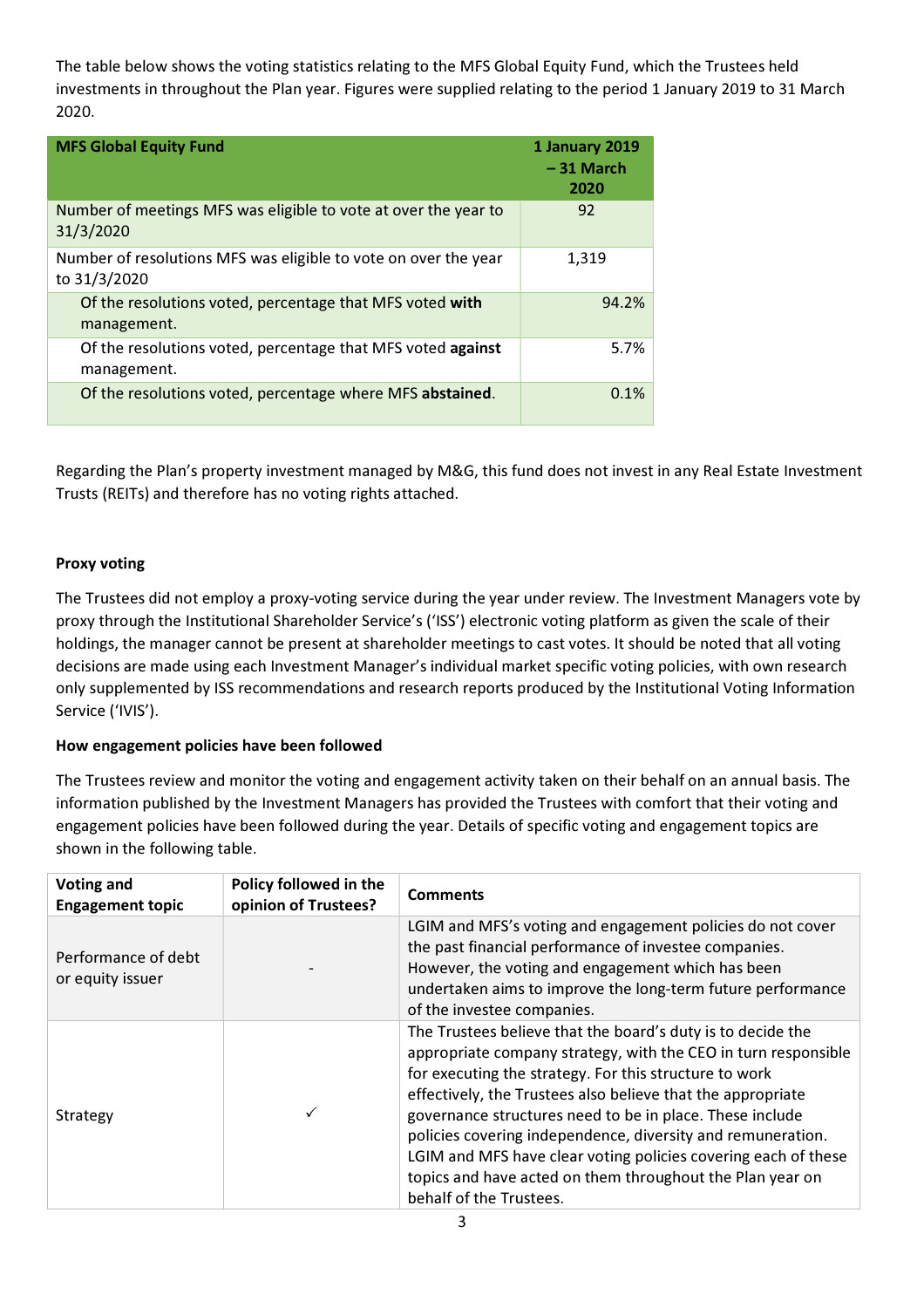| <b>Risks</b>                       | $\checkmark$ | As an example of reducing risk, LGIM encourages all audit<br>committee chairs globally to have a financial background and in<br>the UK, votes against the audit committee chair's appointment<br>if this is not the case.<br>As an example of reducing risk, MFS expects boards to have at<br>least a simple majority of directors who are independent of<br>management and whose key committees (e.g., compensation,<br>nominating, and audit committees) consist entirely of<br>independent directors. They will normally vote against<br>nominee directors who are not independent.                                                                                                                                                                                                                                                                                                                                                                                                                                                                                                                                                                                                                                                          |
|------------------------------------|--------------|-------------------------------------------------------------------------------------------------------------------------------------------------------------------------------------------------------------------------------------------------------------------------------------------------------------------------------------------------------------------------------------------------------------------------------------------------------------------------------------------------------------------------------------------------------------------------------------------------------------------------------------------------------------------------------------------------------------------------------------------------------------------------------------------------------------------------------------------------------------------------------------------------------------------------------------------------------------------------------------------------------------------------------------------------------------------------------------------------------------------------------------------------------------------------------------------------------------------------------------------------|
| Social and<br>Environmental impact | $\checkmark$ | LGIM has stated that it will vote against the chair of the board if<br>it believes insufficient action is being taken on the issue of<br>climate change.<br>Also, if there are no women on the board, LGIM will vote<br>against the chair and / or the chair of the nomination<br>committee. From 2020, LGIM has started voting against large<br>Japanese companies in the TOPIX 100 index that do not have at<br>least one woman on their board, as one in five large Japanese<br>companies in the index still had an all-male board.<br>MFS believes that a company's ESG practices may have an<br>impact on the company's long-term economic financial<br>performance and will generally support proposals relating to<br>ESG issues that MFS believes are in the best long-term<br>economic interest of the company's shareholders. MFS<br>generally supports proposals that request disclosure on the<br>impact of environmental issues on the company's operations,<br>sales, and capital investments.<br>MFS will also generally vote against the chair of the nominating<br>and governance committee or equivalent position at any U.S.,<br>Canadian or European company whose board is comprised of<br>less than 15% female directors. |
| Corporate Governance               | ✓            | LGIM's policy from 2020 is to vote against all elections which<br>combine the roles of CEO and Chair.<br>MFS have numerous policies on how they influence corporate<br>governance. For example, MFS will not support a nominee to a<br>board if they can determine that he or she attended less than<br>75% of the board and/or relevant committee meetings in the<br>previous year without a valid reason. Another example stems<br>from the MFS's belief that the size of the board can have an<br>effect on the board's ability to function efficiently. They will<br>typically vote against the chair of the nominating and<br>governance committee in instances where the size of the board<br>is greater than sixteen members.                                                                                                                                                                                                                                                                                                                                                                                                                                                                                                            |

LGIM has provided examples of what it believes to be the most significant votes cast on the trustees' behalf. One in May 2019 was that LGIM and other major shareholders put forward a proposal calling on the energy firm BP to explain how its strategy was consistent with the Paris Agreement on climate change. LGIM worked with the board of BP to secure its support for the motion. This was the first shareholder resolution put forward by LGIM and it received 99.1% support at the AGM.

While MFS provided detailed explanations of their voting behaviour, they did not provide examples of what it believes to be 'most significant' votes. However, MFS did provide "representative engagement activity". For example MFS met with the CEO of Nestlé to discuss sustainable packaging, among other topics. This meeting highlighted the